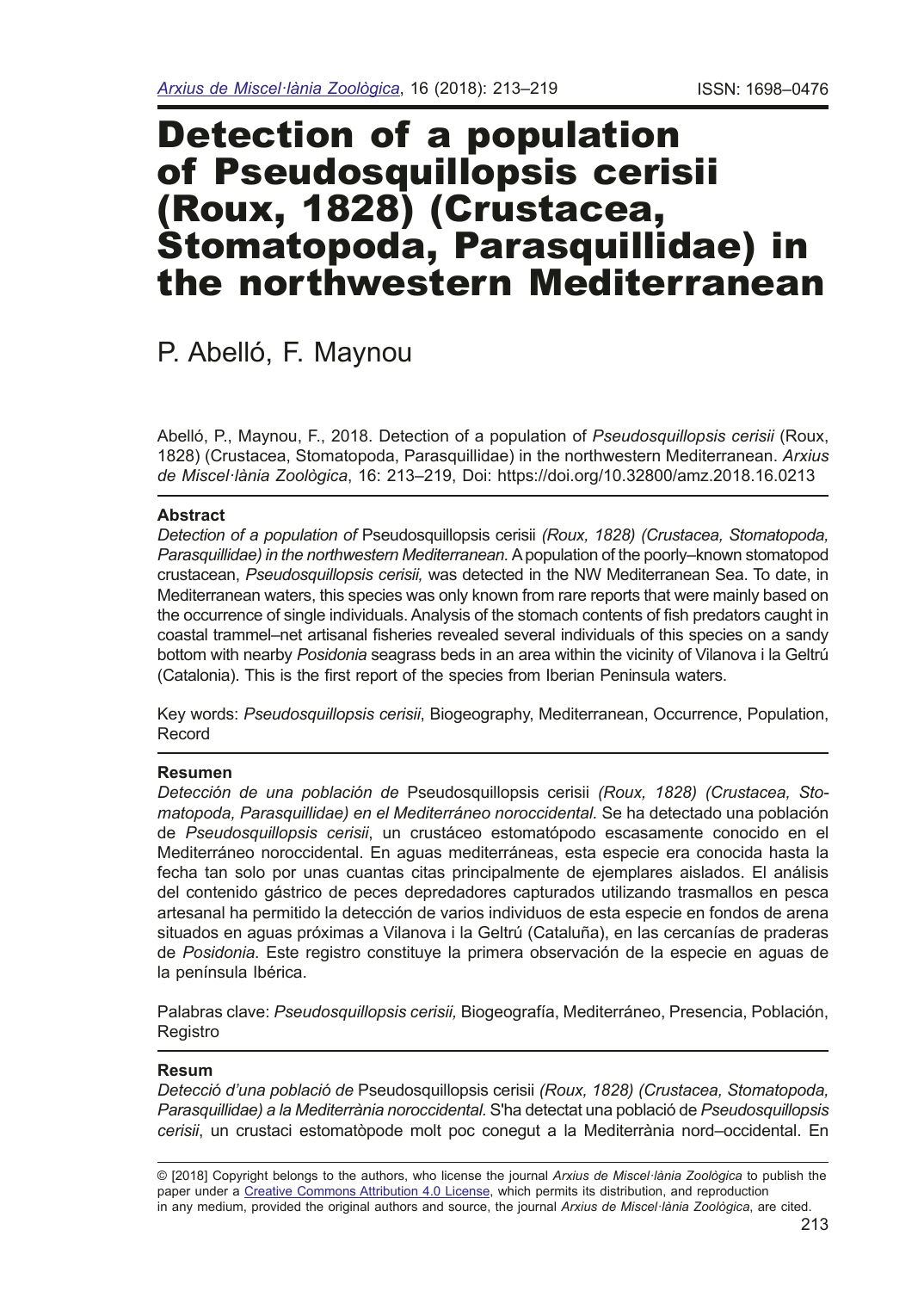#### *[Arxius de Miscel·lània Zoològica](http://amz.museucienciesjournals.cat)*, 16 (2018): 213–219 Abelló and Maynou

aigües mediterrànies, aquesta espècie només era coneguda fns ara per unes quantes cites principalment d'exemplars aïllats. L'anàlisi del contingut gàstric de peixos depredadors capturats utilitzant tresmalls en pesca artesanal ha permès la detecció de diversos individus d'aquesta espècie en fons de sorra situats prop de Vilanova i la Geltrú (Catalunya), a la vora d'alguers de *Posidonia*. Aquesta troballa constitueix la primera observació de l'espècie en aigües de la península Ibèrica.

Paraules clau: *Pseudosquillopsis cerisii,* Biogeografa, Mediterrània, Presència, Població, Registre

*Received: 16/04/2018; Conditional acceptance: 12/06/2018; Final acceptance: 17/10/2018*

*Pere Abelló, Francesc Maynou, Institut de Ciències del Mar–CSIC, Psg. Marítim 37–49, 08003 Barcelona, Catalunya, Spain.*

Corresponding author: Pere Abelló. E–mail: [pabello@icm.csic.es](mailto:pabello@icm.csic.es) Orcid ID: [https://orcid.org/0000-0001–6034–2465](https://orcid.org/0000-0001-6034-2465) Research ID: [http://www.researcherid.com/rid/B–6178–2012](http://www.researcherid.com/rid/B-6178-2012)

# Introduction

Stomatopods are a group of relatively large crustaceans, most of which are inhabitants of coastal waters and present mainly in warm intertropical seas (Schram et al., 2013). Only a few species are able to colonize colder waters at higher latitudes, or the deep sea.

 Twelve species have so far been reported in the Mediterranean Sea (Abelló and Guerao, 2015), three of these being of lessepsian origin, i.e. anthropogenically introduced through the Suez Canal. Two species, the autochthonous *Squilla mantis* (Linnaeus, 1758), and the lessepsian *Erugosquilla massa*vensis (Kossmann, 1880), have relatively large populations and are of commercial interest. The remaining species are only known from a handful of records, with the exception of *Rissoides pallidus* (Giesbrecht, 1910), which is often captured in trawl surveys (Abelló et al., 2002; Colloca et al., 2004).

Here we present the detection of a population of the stomatopod *Pseudosquillopsis cerisii* (Roux, 1828) based on the analysis of stomach contents of fsh predators (black scorpionfsh, *Scorpaena porcus* Linnaeus, 1758 caught in coastal artisanal trammel net fsheries.

# Material and methods

The study area encompassed sublittoral waters in the vicinity of the coastal town of Vilanova i la Geltrú, about 50 km southwest of Barcelona, in the northwestern Mediterranean (fig. 1).

This study was part of a fsheries research project studying the catches of the artisanal fshing feet, specifcally using trammel nets. Special emphasis was given to analysing predator–prey interactions. Trammel nets were deployed in traditional fshing grounds, between 41.17–41.18 latitude N and 1.70–1.85 E. Deployment followed the commercial fshery practice, with nets being set in the evening and collected at dawn in a fne sand area and scattered *Posidonia oceanica* meadows. Sampling took place at depths of between 10–20 m between March 2009 and April 2010. The standard 'one mile' commercial trammel net used had an 80 mm mesh inner layers, a 200 mm mesh outer layers, and vertical height of 1.6 m.

All captures (commercial and by–catch) were identifed to species level, measured (total length, TL, in mm), and weighed. Gut contents of a selection of fsh species (table 1) were also identifed to the lowest possible taxonomic level, and quantifed. Stomatopods found in the stomachs were sexed and measured (carapace length, CL, in mm).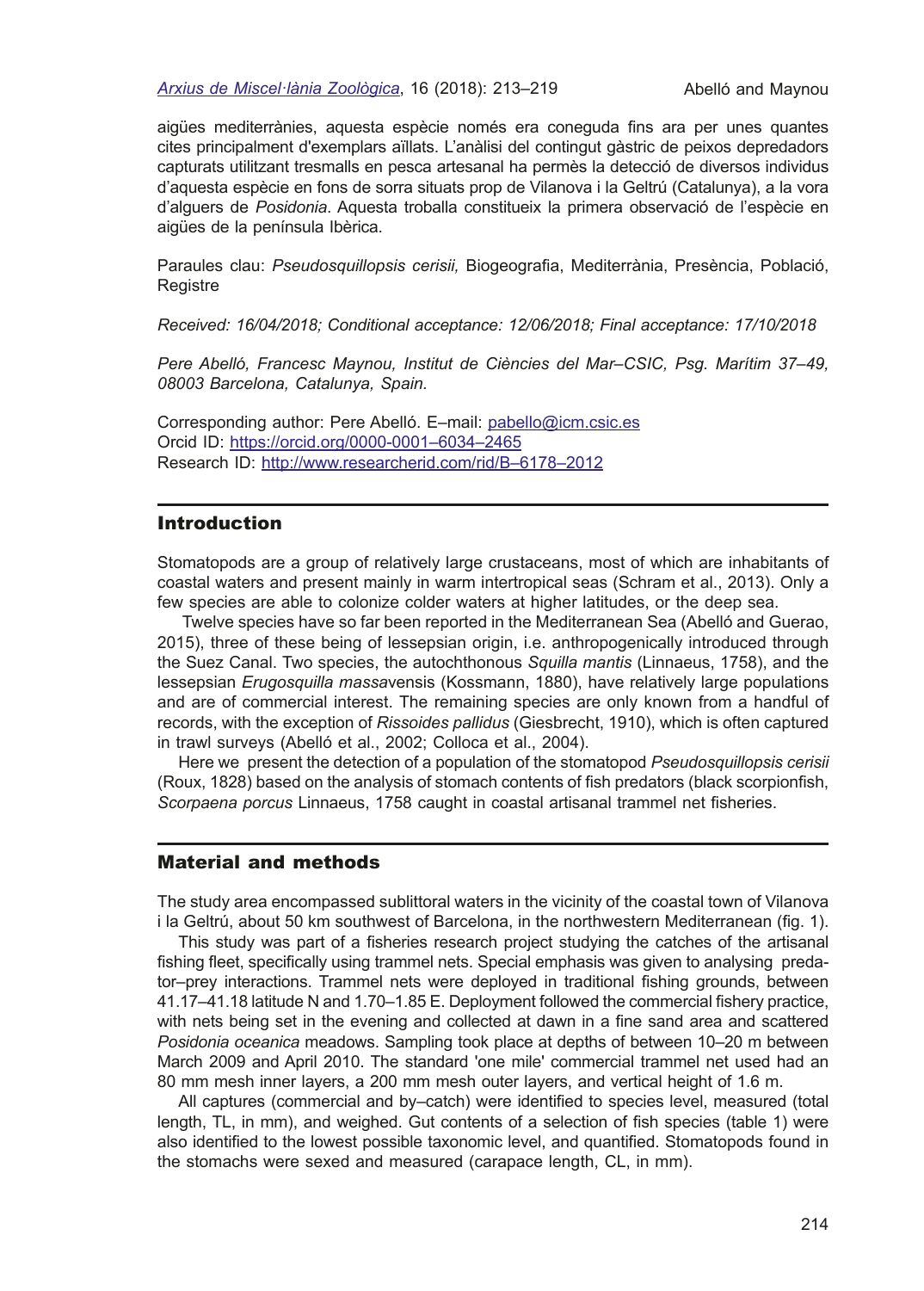

Fig. 1. Known distribution of *Pseudosquillopsis cerisii* in the Mediterranean Sea. The star shows the location of the study area where the new occurrences reported in the present paper were recorded.

*Fig. 1. Distribución conocida de* Pseudosquillopsis cerisii *en el mar Mediterráneo. La estrella indica el área donde se efectuaron los nuevos hallazgos registrados en este estudio.* 

The collected stomatopod specimens were deposited in the Biological Reference Collections (BRC) of the Institut de Ciències del Mar (ICM–CSIC) in Barcelona (Olivas González, 2018). Additional information and accession codes may be obtained through the Global Biodiversity Information Facility (GBIF) databases or through the ICM–CSIC website. Information on the specimens is available at: [GBIF.org](https://www.gbif.org/) (10th October 2018) GBIF Occurrence Download [https://doi.org/10.15468/dl.ihu6rk](https://www.gbif.org/dataset/1d743188-1e65-4d99-a814-fa3fd51f1490).

# Results

We identified six individuals of *Pseudosquillopsis cerisii* (fig. 2). They were readily recognized by the shape of the rostrum and/or telson (Manning, 1977). No large signs of digestion were apparent. The collected *P. cerisii* specimens consisted of three adult males (CL range: 13.8–18.0 mm), one juvenile, and two adult females (CL range: 4.0–15.0 mm). The species was recorded in gut contents of 5 of the 314 scorpionfsh (*Scorpaena porcus*): the fish ranged from 154 to 246 mm TL. The overall size range of the *S. porcus* captures was 150–311 mm TL. *P. cerisii* was not present in the stomach contents of the other fsh species examined (table 1). Specimens of *S. porcus* were captured at depths of between 13 and 18 m (table 2). A single individual of another stomatopod species, *Rissoides desmaresti*, was also found in one *S. porcus*.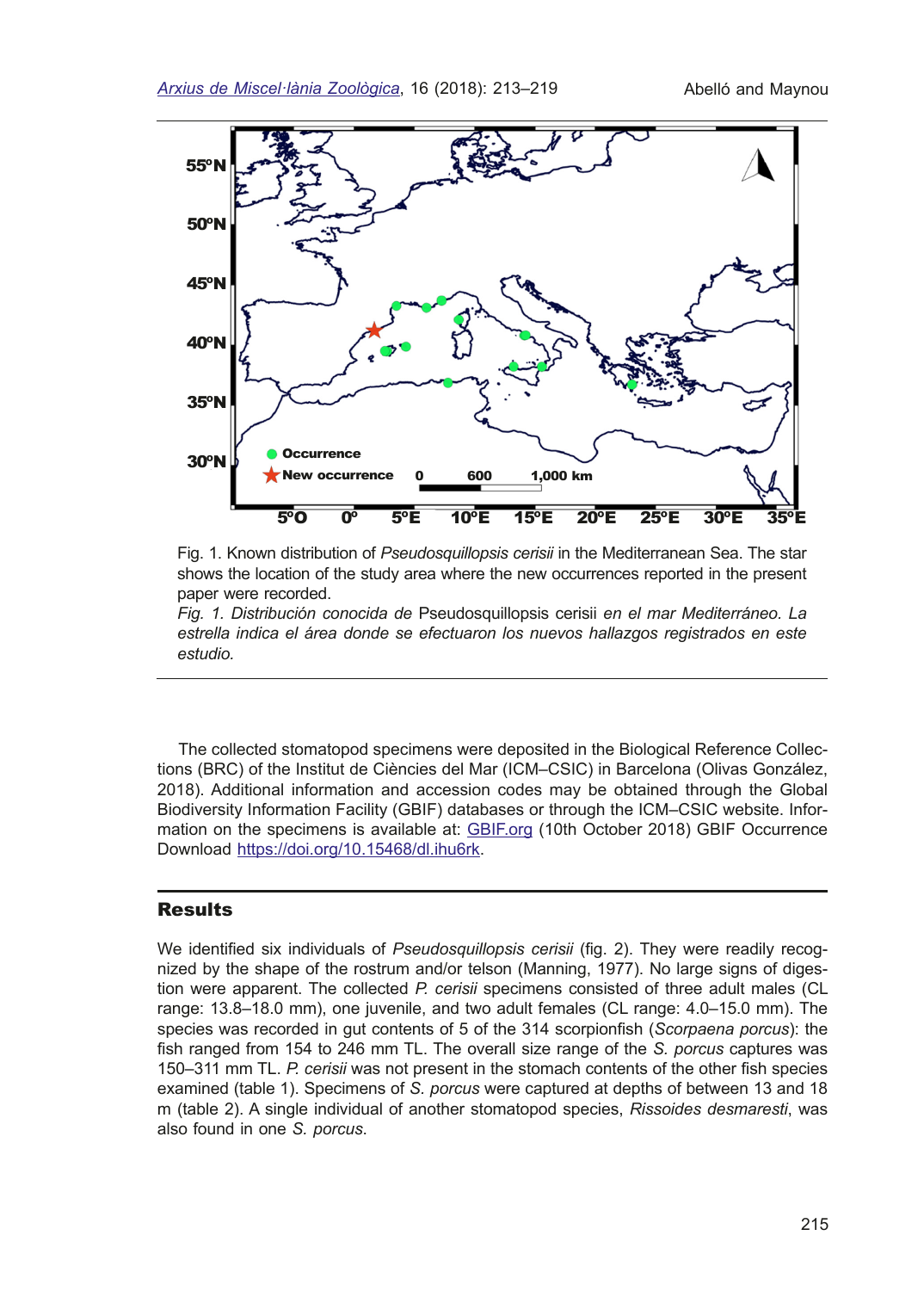Table 1. Fish species collected and examined for stomach contents, number of specimens (N), size range (SR: total length, TL, in mm), and total number of stomatopods (NS: *Pseudosquillopsis cerisii* and *Rissoides desmaresti*) occurring in fish gut contents. *Tabla 1. Especies de peces recolectadas y examinadas para estudiar su contenido gástrico. Número de especímenes (N), rango de tamaño (lSR: longitud total, TL, en mm) y número total de estomatópodos (NS:* Pseudosquillopsis cerisii *y* Rissoides desmaresti*) hallados en el estómago de los peces.*

| <b>Fish species</b>   | N   | <b>SR</b>   | <b>NS</b> |
|-----------------------|-----|-------------|-----------|
| Scorpaena porcus      | 316 | 150-311     | $6 + 1$   |
| Serranus scriba       | 106 | 138-225     | 0         |
| Chromis chromis       | 18  | $102 - 125$ | 0         |
| Diplodus vulgaris     | 141 | 98-317      | 0         |
| Pagrus pagrus         | 113 | 124-327     | 0         |
| Pagellus erythrinus   | 444 | 131-398     | 0         |
| Scorpaena notata      | 360 | 88-208      | 0         |
| Lithognathus mormyrus | 31  | 252-351     | 0         |
| Coris julis           | 12  | 152-182     | 0         |
| Symphodus rostratus   | 26  | 115-136     | 0         |
| Symphodus tinca       | 11  | $30 - 310$  | 0         |



Fig. 2. *Pseudosquillopsis cerisii* (BRC code: ICMS000025), male, 18.0 mm CL, dorsal view. *Fig. 2. Pseudosquillopsis cerisii (código BRC: ICMS000025); macho; 18,0 mm CL; vista dorsal.*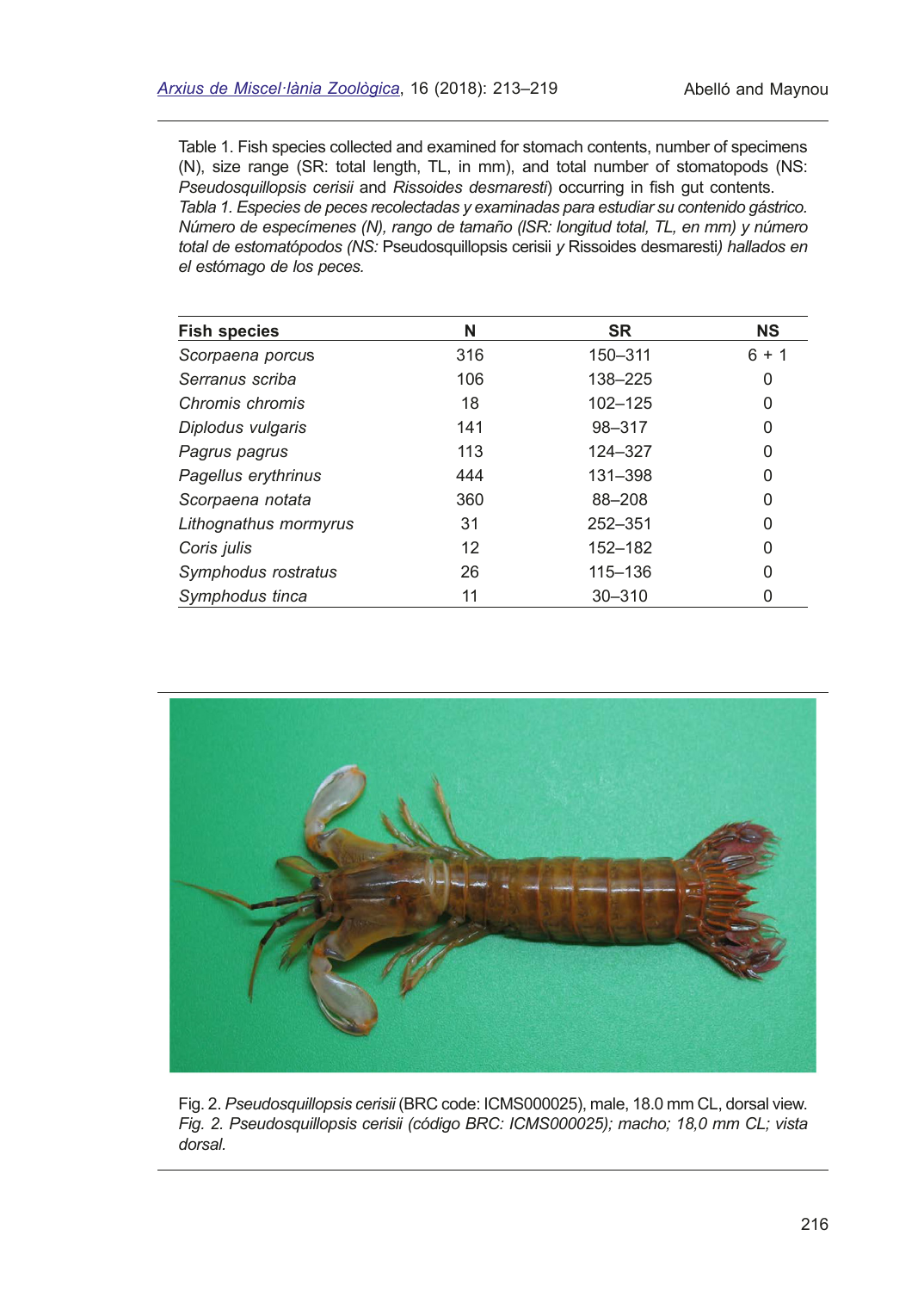Table 2. Characteristics of the stomatopod specimens collected in stomach contents of the scorpionfsh *Scorpaena porcus* off Vilanova (Catalonia, NW Mediterranean), and catalogue number (Cat. Num.) at the [Biological Reference Collections of the](https://www.gbif.org/dataset/1d743188-1e65-4d99-a814-fa3fd51f1490) [ICM–CSIC:](https://www.gbif.org/dataset/1d743188-1e65-4d99-a814-fa3fd51f1490) CL, carapace length (in mm); DC, date of capture; D, depth (in m). *Tabla 2. Características de los estomatópodos recolectados en el contenido gástrico de las escorpenas* Scorpaena porcus *capturadas en aguas de Vilanova (Cataluña, Mediterráneo noroccidental) y número de catálogo (Cat. Num.) en las [Colecciones](https://www.gbif.org/dataset/1d743188-1e65-4d99-a814-fa3fd51f1490)  [Biológicas de Referencia del ICM–CSIC:](https://www.gbif.org/dataset/1d743188-1e65-4d99-a814-fa3fd51f1490) CL, longitud del caparazón (en mm); DC, fecha de captura; D, profundidad (en m).*

| <b>Species</b>            | <b>Sex</b> | <b>CL</b> | Cat. Num.         | DC.        | D    |
|---------------------------|------------|-----------|-------------------|------------|------|
| Pseudosquillopsis cerisii | Male       | 18        | ICMS000025        | 25/03/2009 | 13.5 |
| Pseudosquillopsis cerisii | Female     | 15        | ICMS000030        | 20/04/2009 | 13   |
| Pseudosquillopsis cerisii | Male       | 13.8      | <b>ICMS000028</b> | 19/05/2009 | 18   |
| Pseudosquillopsis cerisii | Male       | 17.5      | ICMS000026        | 23/07/2009 | 15   |
| Pseudosquillopsis cerisii | Female     | 4         | ICMS000027        | 23/07/2009 | 15   |
| Pseudosquillopsis cerisii | Female     | 15        | ICMS000029        | 19/10/2009 | 15   |
| Rissoides desmaresti      | Female     | 10.1      | ICMS000024        | 23/07/2009 | 15   |

## **Discussion**

Four species of the genus *Pseudosquillopsis* are known to date, three of which occur in the Pacifc Ocean. *P. cerisii* is the only species of the genus described in the Eastern Atlantic, and is known to occur from the Gulf of Guinea to Mediterranean waters (Manning, 1977). It was frst described by Roux (1828) from specimens collected in the NW Mediterranean Sea, on the island of Corsica and off Toulon (France). It is so far known only from very few specimens.

The present report of adult males and females, as well as of juveniles, supports the occurrence of a *P. cerisii* population in the study area and contributes to the knowledge on its habitat and depth range. This constitutes the westernmost record of the species for the Mediterranean, and the first for Iberian peninsula waters.

In the Mediterranean, this stomatopod appears to be preferentially distributed in its western and central sectors (fg. 1), having been reported only once in the eastern basin, specifcally on the south coast of the Peloponese (Guérin, 1832). This record was later referenced by Lewinsohn and Manning (1980) and Dounas and Steudel (1994). In the Central and western Mediterranean, *P. cerisii* is known from the Gulf of Lions and southern France (Roux,1828; Haller, 1879; Pruvot, 1898; Froglia,1992), Corsica (Roux, 1828), Gulf of Naples (Giesbrecht, 1910), the Balearic Islands, which hold the largest number of records (Barceló y Combis, 1875; Ferrer Aledo, 1906, 1908; Parisi, 1914; De Buen, 1916; Bolívar, 1916; García Raso et al., 2010), Sicily (Carus, 1885; Innocenti, 2006), Algeria (Lucas, 1849), and Catalonia (present report).

The large geographical gap between the Mediterranean populations and western African populations is of note. The known African range of *P. cerisii* occurs between the Gulf of Guinea and Senegal (Manning, 1977), with just one record of occurrence in the Canary Islands (Gran Canaria) (Barquín Díez and Moreno Batet, 1992). According to Manning (1977), the species of the genus *Pseudosquillopsis* shows biogeographically relict distributional patterns, as in the case of the genus *Parasquilla*. Given the apparent scarcity and low density of *P. cerisii* throughout its distribution area, study of its population characteristics merits attention. It would also be of interest to identify its particular microhabitat, which appears to be largely associated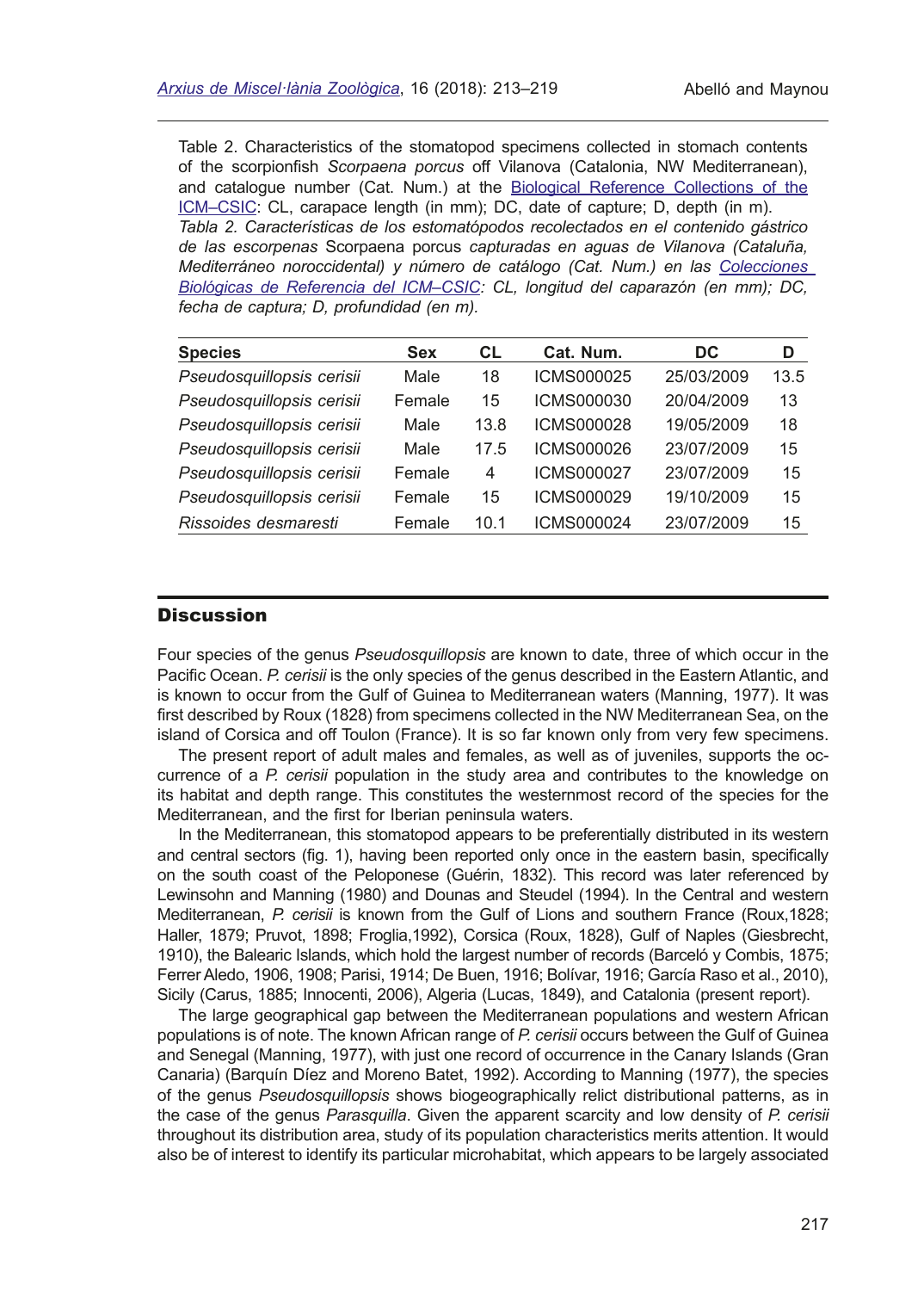with seagrass habitat, such as *Posidonia oceanica* meadows in Mediterranean populations (Giesbrecht, 1910; Manning, 1977; present records). The possible association of a poorly known species with important protected structural habitats, such as seagrass meadows, would increase their ecological value and relevance.

The lack of digestive deterioration shown by most of the specimens collected suggests their predation occurred mainly at dawn. The presence of an additional species of stomatopod in the stomach of *S. porcus* and the absence of stomatopods in the gut contents of the remaining examined fsh species captured in the same samples suggests that scorpionfshes are sound predators of stomatopods. The black scorpionfsh is already known to prey on crustaceans (Rafraf–Nouira et al., 2016; Compaire et al., 2017) but so far not on stomatopods. Other species of *Pseudosquillopsis*, such as *P. lessoni* in Pacifc waters off Chile, are also known to be predated upon by perciform fsh (Vargas et al., 1999). Analysis of the stomach contents of sit–and–wait opportunistic predators such as scorpionfshes may provide an additional sampling tool for marine species that are diffcult to detect using traditional methods.

#### Acknowledgements

We are very grateful to all participants in the Project CONFLICT (CGL2008–00047), particularly C. López Rodríguez and L. Recasens, as well as to the staff of the Biological Reference Collections of the Institut de Ciències del Mar, particularly to F. J. Olivas. Special thanks are due to the collaboration of Vilanova 'Confraria de Pescadors', and to two anonymous reviewers for the improvements suggested to the text.

### References

- Abelló, P., Carbonell, A., Torres, P., 2002. Biogeography of epibenthic crustaceans on the shelf and upper slope off the Iberian Peninsula Mediterranean coasts: implications for the establishment of natural management areas. *Scientia Marina*, 66(2): 183–198.
- Abelló, P., Guerao, G., 2015. Orden Stomatopoda. *Revista IDE@–SEA*, 84: 1–10 .
- Barceló y Combis, F., 1875. Apuntes para la fauna balear. Catálogo de los crustáceos marinos observados en las costas de las islas Baleares. *Anales de la Sociedad Española de Historia Natural*, 4: 59–68.
- Barquín Díez, J., Moreno Batet, E., 1992. Los crustáceos estomatópodos de Canarias. *Actas del V Simposio Ibérico de Estudios del Bentos Marino*, 2: 381–395.
- Bolívar, I., 1916. Los crustáceos de las Baleares. *Boletín de la Sociedad Española de Historia Natural*, 16: 246–253.
- Carus, J. V., 1885. *Prodromus Faunae Mediterraneae*, 1: 1–524.
- Colloca, F., Carpentieri, P., Balestri, E., Ardizzone, G. D., 2004. A critical habitat for Mediterranean fsh resources: shelf–break areas with *Leptometra phalangium* (Echinodermata: Crinoidea). *Marine Biology*, 145: 1129–1142.
- Compaire, J. C., Casademont, P., Cabrera, R., Gómez–Cama, C., Soriguer, M. C., 2017. Feeding of *Scorpaena porcus* (Scorpaenidae) in intertidal rock pools in the Gulf of Cadiz (NE Atlantic). *Journal of the Marine Biological Association of the United Kingdom*, 98(4): 845–853, doi:10.1017/S0025315417000030.
- De Buen, O., 1916. Los crustáceos de Baleares. *Boletín de la Real Sociedad Española de Historia Natural*, 16: 355–367.
- Dounas, C., Steudel, C., 1994. Stomatopod crustacea from the island of Crete. *Crustaceana*, 66(2): 252–254.
- Ferrer Aledo, J., 1906. Fauna de Menorca. *Revista de Menorca*, 1906: 180–181.
- 1908. Fauna de Menorca. Nuevas adiciones. *Revista de Menorca*, 1908: 162–163.